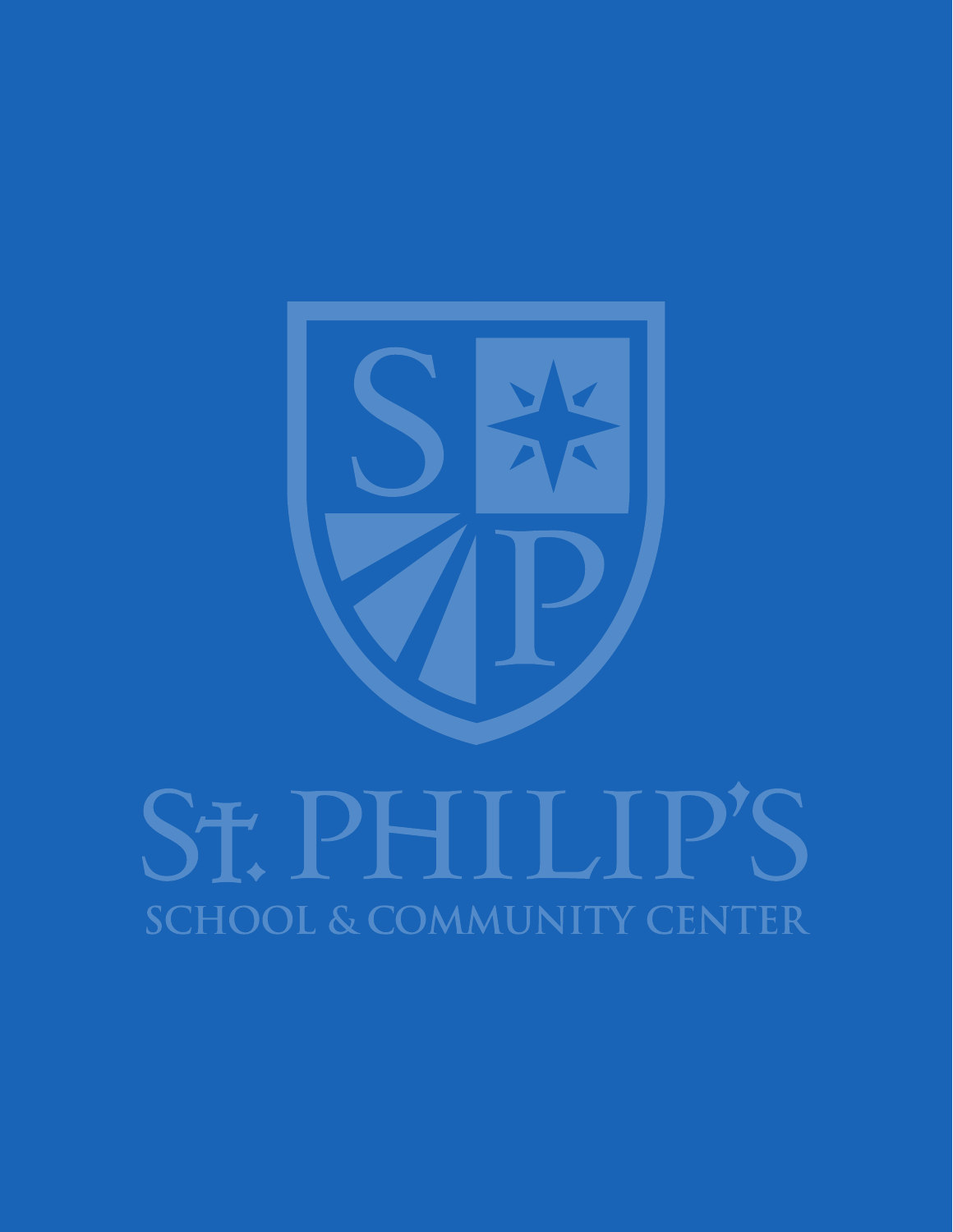# **welcome**

## **Dear Prospective St. Philip's Parent,**

Welcome to St. Philip's School and Community Center. Thank you for your consideration of our school to establish your child's educational foundation.

At St. Philip's, we are committed to our vision of transforming the world by faith, education and service. This commitment starts with our students. We are focused on the development of the mind, body and soul of each student. Our Christ-centered mission to offer excellence in academics and in community service sets the stage for all that we do.

Our highly trained and energetic faculty knows that the world is the classroom, and through high-tech classroom and field exposures, we are empowering minds to think globally and to think big!

All students, pre-K through seventh grade, engage in advanced, differentiated learning that meets them at their current knowledge base. Our standards-based, cross-curricular lessons that build confidence and help to stretch the imagination takes learning to new heights. The curriculum fosters freedom of expression and creativity through art, music, and project-based learning. The students' hands-on inquiry-based learning experiences strengthen critical thinking and problem-solving skills: whether our kindergartners are exploring the issue of food-waste or our sixth-graders are cultivating solutions to combat our community's food dessert status. We are working diligently to prepare them to become forerunners of the 21st century, with an emphasis on servant leadership. Upon graduation, our students know whose they are and who they are, because we believe that their "Destiny Starts Here." Seeking to inspire and ignite purpose, St. Philip's graduates develop life-long habits and commitments to scholarliness, spirituality, and service.

In order to make a true determination as to whether St. Philip's School and Community Center is the right fit for your family, we invite you to learn more about our school and ask questions. In response to the evolving conditions of COVID-19 and out of an abundance of caution, our admissions office will operate virtually this fall. In order to prioritize the health and safety of our students and community, we will not be able to offer campus tours or in-person visits at this time. However, our admissions team is seeking new and innovative ways to share the great things happening at St. Philip's. We will continue working diligently to execute our mission of making an unparalleled education accessible to families. Until we can meet in person, please review the information provided and let's get to know each other virtually.

We appreciate your interest in St. Philip's School and Community Center. Our school receives numerous applications and space is limited. We encourage you to begin the admission process now and to be mindful of required dates. We look forward to serving your family.

Sincerely,

*Darnetta Forteau Director of Admissions*

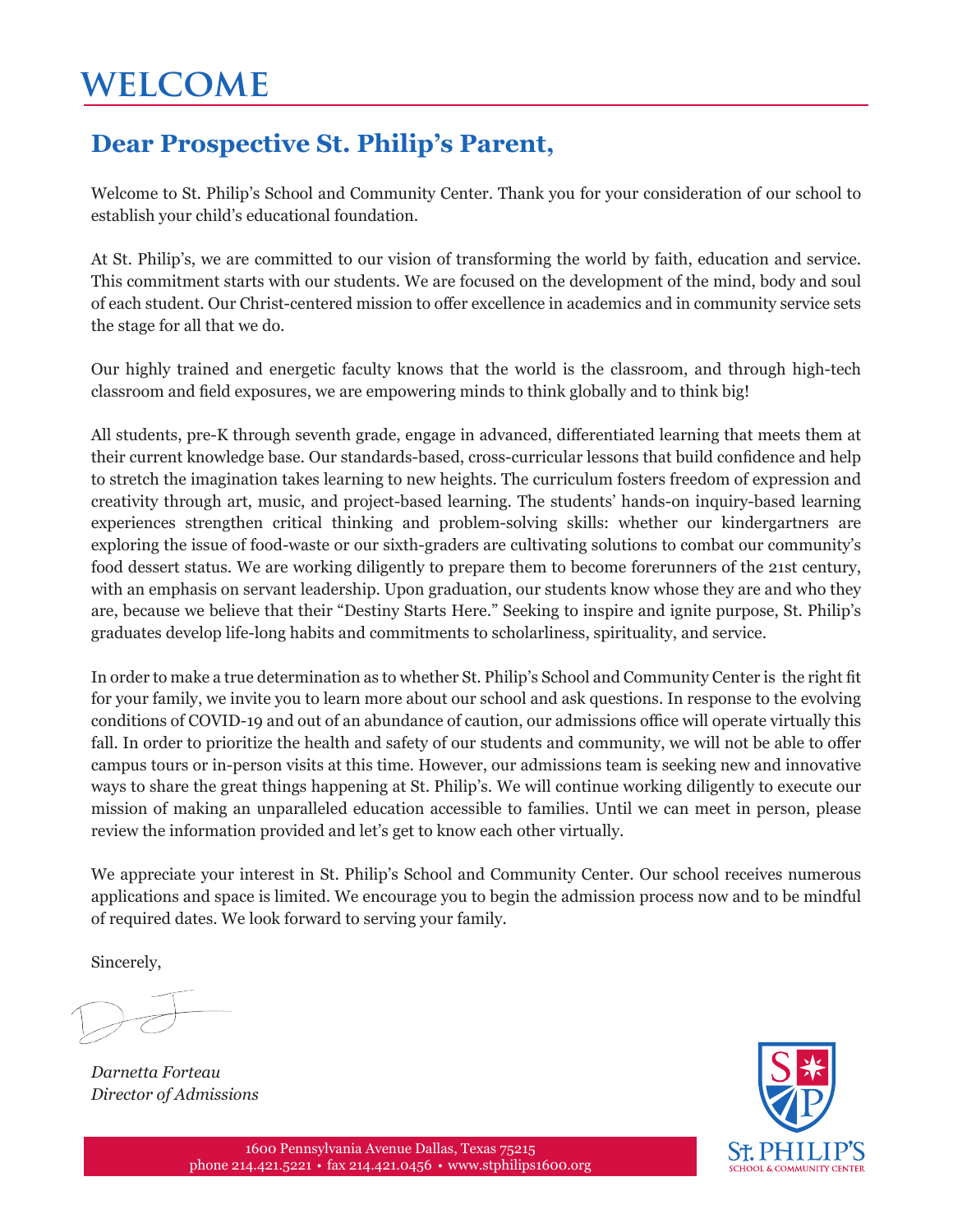# **Academic Overview**

### **St. Philip's Philosophy**

The mission of St. Philip's School and Community Center is to enhance the lives of children and families regardless of economic background but with particular emphasis on low- and moderate-income families, through educational excellence, Christian principles, and compatible community services.

The philosophy of St. Philip's School is to accept students from a range of abilities and backgrounds, recognizing each child as a unique creation entitled to love, respect, and opportunities for safe and challenging passage through the early years. The school's small class sizes and varied educational techniques enhance and develop the unique learning style of each child and aims to install and strengthen qualities that promote a secure and responsible adult life.

The philosophical grounding of the community center programing is with an aim to prepare vs. repair. There is an intentional attempt to avoid programing that is corrective in nature. The community center takes on an approach of collaboration with like-minded entities to attract services that meet the needs of our area residents.

### **St. Philip's Statement of Values**

**Educational Excellence:** providing the strongest possible academic background and the richest possible academic experience

**Educational Opportunity:** providing access to an excellent education for children including those for whom such access would not otherwise be possible financially

**Christian Education:** providing a religious environment for personal growth shaped by the spirit of Jesus Christ

**Self Esteem:** maintaining an atmosphere that develops and strengthens each individual's sense of self worth

**Personal Development:** helping to strengthen each individual spiritually, emotionally, and intellectually

**Ethnic Awareness:** helping to foster and nurture cultural and ethnic awareness and pride bridging racial barriers: teaching and demonstrating the value of diversity in the community and teaching the humanity and brotherhood of all people

**Community:** working to impact and improve the lives of people through social services, enrichment programs, and recreational activities with special focus on low- and moderate-income families

### **St. Philip's Academic Overview**

#### **Early Childhood (Pre-K2 through Kindergarten)**

The Early Childhood department educates children from prekindergarten through kindergarten (ages range from two through six years of age. The classes are self-contained.

The overall Early Childhood program is directly connected to the mission of the school to strive to transform the lives of children and families. Families are encouraged to be an integral part of the classroom experience through various volunteer opportunities and academic support responsibilities.

The goal of the program is to provide students with a comprehensive curriculum and a dynamic preschool experience while preparing them in the following developmental areas: language, communication, math, science, critical thinking, social, emotional and physical development.

Learning takes place in a nurturing environment designed to educate the whole child. The students engage in a variety of hands-on activities and lessons across all academic areas while being encouraged to explore, create and think critically. The teaching methodology evolves and adapts to the changing needs of the students.

#### **Lower School (Grades 1st - 5th )**

The Lower School educates students from first through third grade. Students move between two core subject teachers, one teaches math and science, while the other teaches Language Arts-Reading and Social Studies. In addition to the core content areas, students travel to other teachers for specialized classes including Art, Music, Spanish, P.E., and Technology.

Lower School is a time of explosive growth. The program builds on the skills mastered in early childhood by focusing on more formal/ traditional study and independence. Hands-on learning activities and centers are consistently incorporated, but they are fused with other traditional methods for teaching and learning. The classroom consists of a more structured learning environment. Students spend more time at desks and/or tables, and the amount of direct instruction is increased. Classroom rules and instruction are designed to ensure appropriate routines and materials are used and followed. Learning activities are designed to promote critical thinking skills that become habitual and automatic.

Teachers use methodology and materials to help students learn information accurately and more rapidly. Learners are taken through the steps of learning systematically and intentionally, helping them to see the purpose and result of each step. Teachers explain exactly what students are expected to learn, demonstrate the steps needed to accomplish the task, and provide opportunities for useful practice. Students are motivated to examine the information, learn the vocabulary, memorize the rules, and recite the material learned. Through repetition and narration, students demonstrate their comprehension of the subject matter.

#### **Middle School (Grades 6th-7th)**

The goal of the Middle School Program is to provide academic and social foundation needed to transition from an elementary school environment into a larger and more independent setting. The platform of the program strives to foster growing independence and accountability. Students are taught to be curious and seek knowledge through the many opportunities they have that transform them into curious, compassionate, creative, and confident individuals.

The program includes small departmentalized classes in grades four through six. Communications (Reading, Language Arts, and Writing), Math, Science, and Social Studies make up the core classes with additional classes in Art, Music, Spanish, Technology, Physical Education, and Library.

Activities and lessons are established to meet the individual needs of students at varied levels of ability while promoting critical thinking and fostering problem solving. Teachers work to ensure that lessons incorporate multiple intelligences and allow for creativity as well as verbal and written expression. The program is enhanced through research projects, the infusion of Fine Arts and Technology within core class instruction, and team building games and activities. Students gain a clear understanding that learning involves the interweaving of all

content areas. This idea is made more concrete as the students engage in an interdisciplinary project in the spring of the 6th grade year.

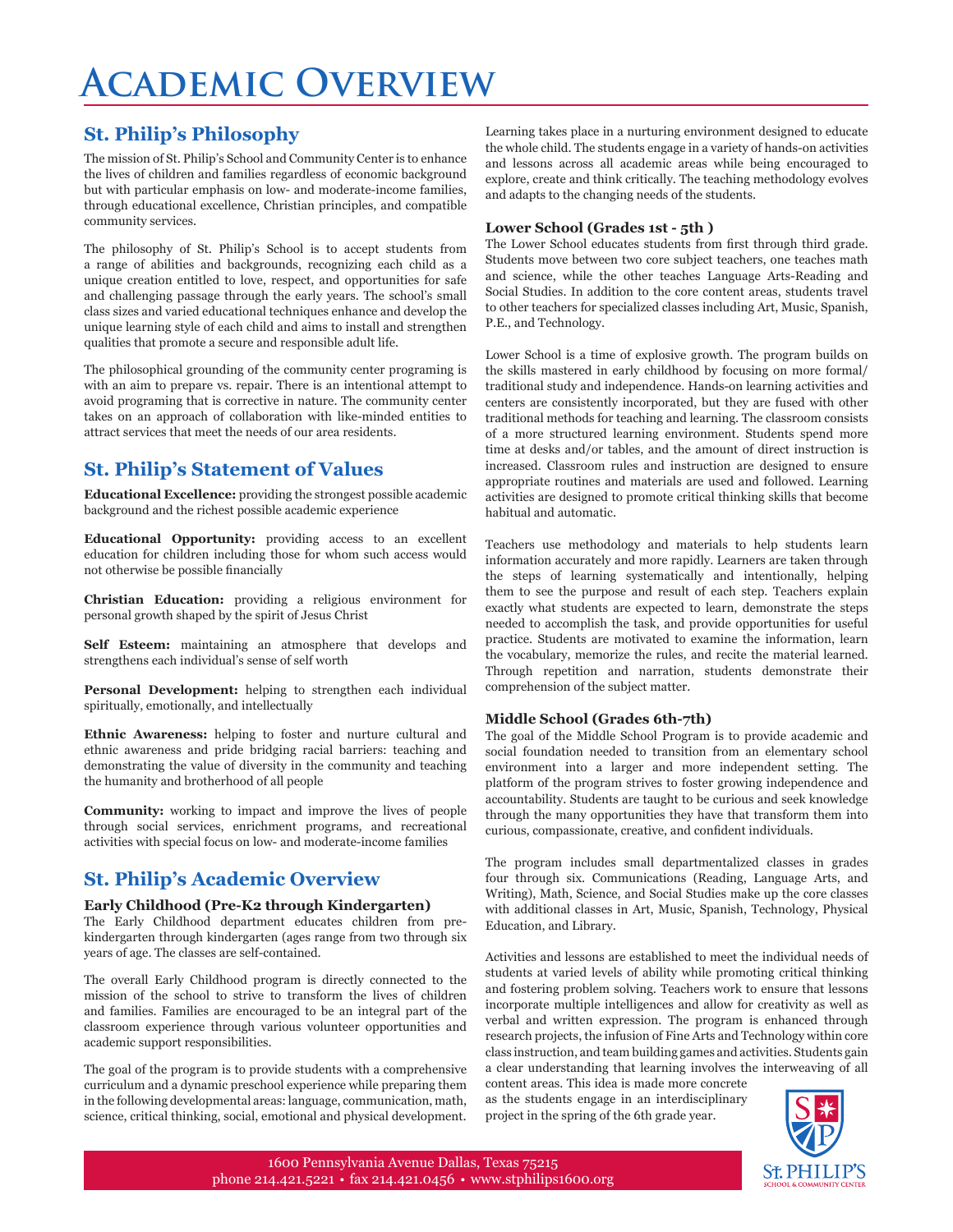# **Admissions Checklist**

The Office of Admission receives numerous applications each year. To ensure an optimal outcome with the process, please use this checklist and the Admission Calendar to submit all required documents by established deadlines. View this list online: [https://www.stphilips1600.org/](https://www.stphilips1600.org/admissions/apply.cfm ) [admissions/apply.cfm](https://www.stphilips1600.org/admissions/apply.cfm )

## **Step One - Visit St. Philip's Virtually**

- ► Please view our [virtual tour](https://www.stphilips1600.org/admissions/visit.cfm) and learn more about our [graduate profile](https://www.stphilips1600.org/academics/graduateprofile.cfm) until we can meet in person.
- ► Click [here](https://www.stphilips1600.org/admissions/visit.cfm) to visit our virtual office hours or schedule a phone call
- ► Schedule an in-person tour with the Admissions team

## **Step Two - Apply to St. Philip's**

- ► Submit the [online application](https://sps-tx.client.renweb.com/oa/register.cfm?memberid=99) *(Please Note: In order to be eligible for the Pre-K2 class, your child must be two years old by August 1st, prior to the start of the school year. Please call if you have any questions about this policy.)*
- $\blacktriangleright$  Pay the application fee (\$75)
- ► Return supplemental Admission forms to the Admission Office
	- Teacher Evaluation Form *(please submit to licensed daycare or school for completion, if applicable)*
	- Records Release Form *(required for 1st-6th, please submit to current school)*
	- Birth Certificate
	- Immunization Records

### **Step Three - Tuition Assistance (Optional)** *(see tuition assistance handout)*

- ► Submit online Tuition Assistance application in [FACTS](https://online.factsmgt.com/signin/3FBFX)
- ► Submit supporting documentation—refer to FACTS application for specific documentation requirements

*Tip: Your tuition assistance application should be completed simultaneously with your application to receive a timely decision.* 

### **Step Four - Student Assessment**

- ► Virtual Assessment (Instructions provided & scheduled by Office of Admission)
	- For Pre-K2 & Pre-K3: Video Submission
- ► In-Person Assessment (Scheduled by Office of Admission)
	- For Pre-K4-7th grade: In-Person Admission Testing

### **Step Five - Parent Interview (Virtual)**

► Attend Virtual Interview Session *(Scheduled by Admission Office)*

### **Step Six - Acceptance**

- ► Return enrollment contract by deadline
- ► Pay tuition deposit
- ► Set up [FACTS](https://online.factsmgt.com/signin/3FBFX) account

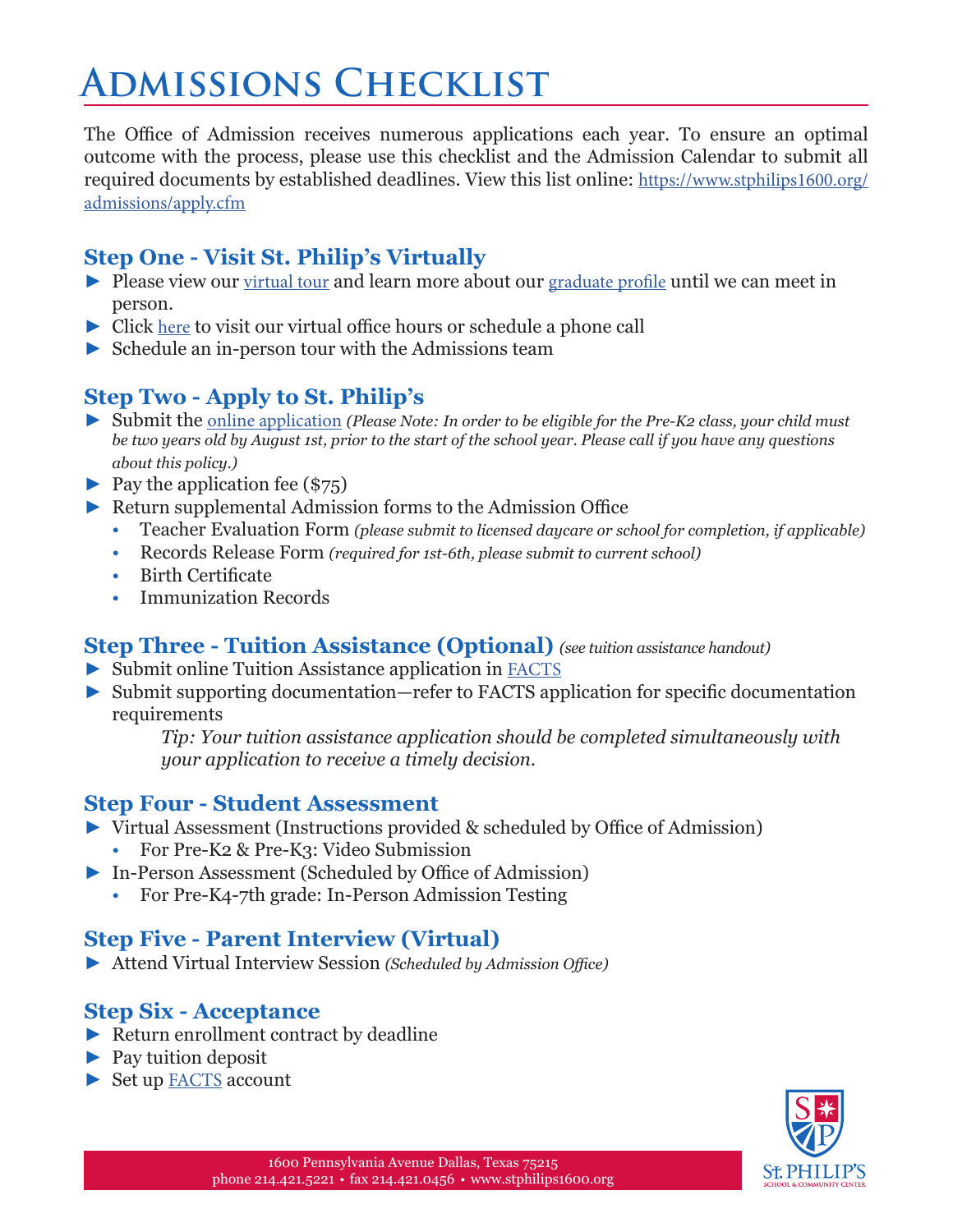# **Tuition and Fees**

## **2022-2023 School Year Tuition**

### **APPLICATION FEE**

A \$75 application fee is due at the time of application for new students only. This fee is non-refundable and nontransferable.

### **TUITION DEPOSIT**

A \$250 deposit and the enrollment contract are due by February 28th for returning students or within 10 days from date of offer of admission for new students. The deposit is non-refundable and non-transferable.

| Grade                | <b>Tuition</b><br>$Cost*$ | <b>Tuition</b><br><b>Deposit</b> | <b>Balance of Tuition Payment Options**</b> |               |                                      |
|----------------------|---------------------------|----------------------------------|---------------------------------------------|---------------|--------------------------------------|
|                      |                           |                                  | Plan A                                      | <b>Plan B</b> | <b>Plan C</b><br>(12 Months May-Apr) |
| Pre-K - Kindergarten | 10,054                    | 250                              | 9,554                                       | 4,902         | 817.00                               |
| 1st - 3rd            | 10,710                    | 250                              | 10,210                                      | 5,230         | 871.66                               |
| $4th - 6th$          | 11,044                    | 250                              | 10,544                                      | 5,397         | 899.50                               |
| 7th                  | 11,500                    | 250                              | 11,000                                      | 5,625         | 937.60                               |

#### **TUITION COST (2022-2023 School Year)**

*\*Actual tuition cost per year at St. Philip's is approximately \$18,500. The above numbers reflect your reduced cost made possible by fundraising initiatives.* 

*\*\*PLEASE NOTE: For late enrollees (enrollment contracts completed after March 2022) the monthly amount will be slightly higher as the payment cycle will still end in April 2023 and will be spread over fewer months. A \$500 tuition deposit is due for new or returning students who enroll after August 1st. All tuition and fees are Non-Refundable.*

#### **SIBLING DISCOUNT**

An \$800 discount is applied toward the tuition of younger siblings when more than one sibling is enrolled.

#### **RETURNING STUDENT DISCOUNT**

A \$100 discount is applied toward the tuition of returning students whose re-enrollment is complete by February 28th. To be eligible, families must have completed the re-enrollment online packet, paid the Tuition Deposit, and have an active FACTS account.

#### **BEFORE AND AFTER CARE**

St. Philip's School & Community Center offers a Before and After School Care Program. After Care Only = \$1,300; Before Care Only \$800. When both services are chosen at the same time a \$300 discount will apply (total of \$1800). The discount is not applied if one is chosen and then the other is added later. A student may be added after the beginning of the school year as long as space is available before the second week of school. For this reason, it is advised to choose before and/or after care during enrollment. A student may be dropped from the program mid-year only and the cost of the program will be pro-rated accordingly.

#### **OTHER COSTS**

There are additional costs that a family typically incurs when a student attends St. Philip's that, while difficult to quantify, you should be made aware of. Examples of these include 1) Uniforms. St. Philip's students are required to wear uniforms and families are responsible for the purchase. Generally, the cost of one full set of uniforms for a new student can total around \$200. A limited number of used uniforms sold at a discounted price are available in the Spirit Shop on campus during our summer sales. 2) School Supplies. For various projects and presentations, students are required to provide their own supplies.

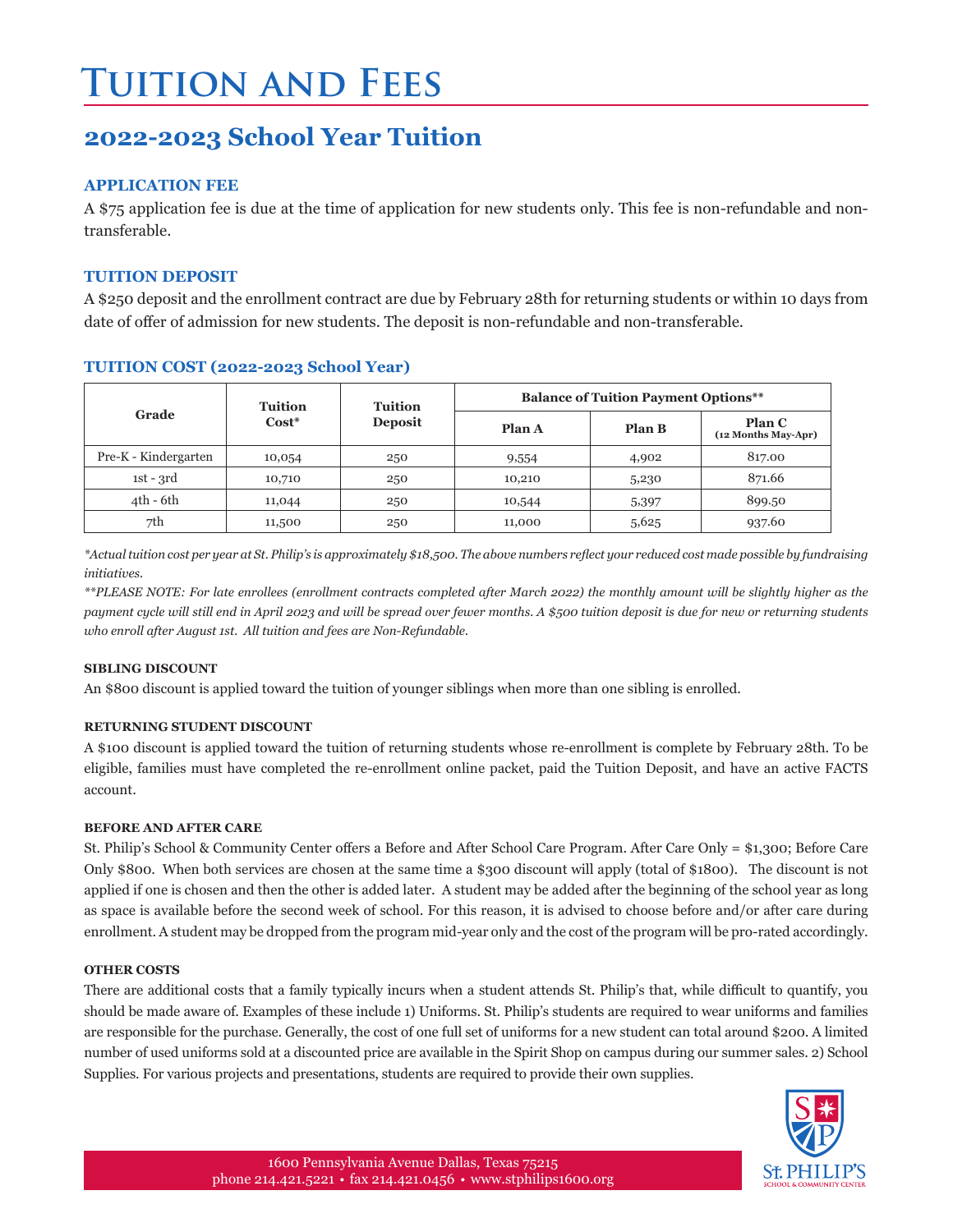# **Tuition Assistance**

## **Tuition Assistance Philosophy**

St. Philip's School and Community Center has a need-based tuition assistance policy. For a school our size, we award a substantial amount of tuition assistance each year. Our admission decisions are made need-blind, without regard to a family's financial situation. We believe no qualified student should be denied enrollment because his or her family cannot afford tuition. It is also important to remember that an independent school education is a choice for families. Both the school and the families make significant financial sacrifices to support this choice. We review each application for tuition assistance by the same guidelines and evaluate individual family needs relative to others in our school.

Distribution of Tuition Assistance is based on need. It takes into consideration income, family size and any unusual circumstances. All students are eligible to be considered for tuition assistance with the submission of a complete tuition assistance application.

Online applications for tuition assistance are reviewed by the Tuition Assistance Committee; a calculation from FACTS Management is used in determining the amount of the award.

## **Tuition Assistance Checklist**

- Complete the online Tuition Assistance application in FACTS by February 1st, 2022 for priority consideration. FACTS charges a \$30 online fee for processing the application.
- Submit all required supporting documentation to FACTS by February 1st, 2022.
- Tuition Assistance Awards will be mailed with Admission Decisions in March 2022.

## **Frequently Asked Questions**

*Do I have to reapply every year?* Yes. Because a family's financial situation may change from year to year, the committee requires all current tuition assistance recipients to reapply each year. The amount of the award may vary depending on the circumstances of the family and school.

**Do I have to pay the Tuition Deposit if I receive Tuition Assistance?** Yes. The amount of the tuition deposit will be \$250. Since it is a Deposit and not a Fee, the amount of your deposit will be applied to your tuition balance, thereby reducing the amount that will need to be paid by you during the Tuition Payment Plan year.

*Whom do I contact if I have further questions?* **Please contact Business Office 214-421-5221 or email** admissions@stphilips.com. You may also speak with a FACTS Customer Care Representative at 1-866- 315-9262.

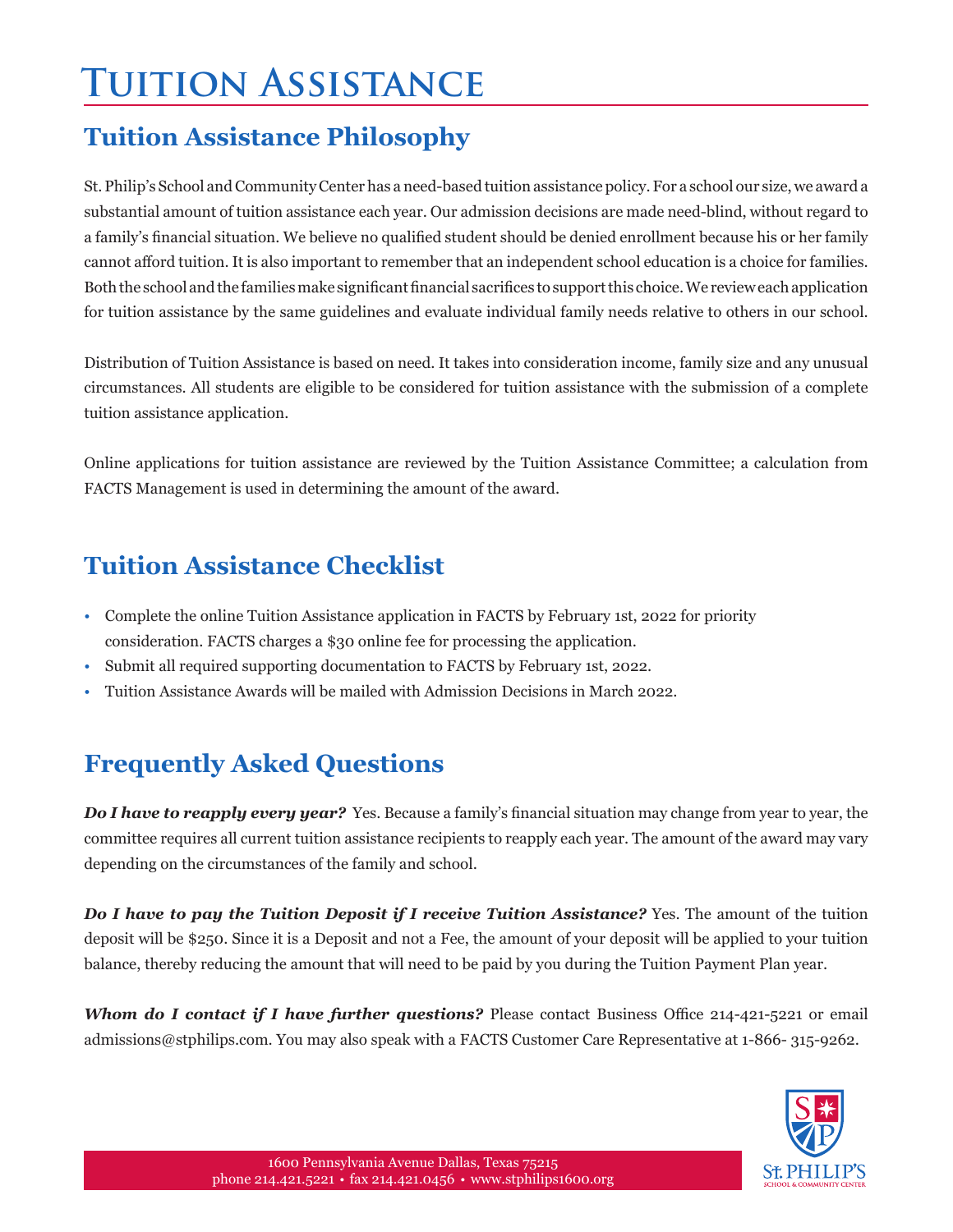# **Admission Information**

## **[Admission Calendar](https://www.stphilips1600.org/admissions/admission_calendar.cfm)**

| October 14, 2021          | Virtual Open House - 5:30 p.m.                                                           |
|---------------------------|------------------------------------------------------------------------------------------|
| November 1, 2021          | New Student Application Opens Online                                                     |
| November 11, 2021         | Admission Preview - 8:00 a.m.                                                            |
| December 1, 2022          | <b>Tuition Assistance Application Opens</b>                                              |
| December 15, 2022         | Admission Preview - 8:00 a.m.                                                            |
| January 11, 2022          | Virtual Open House - 5:30 p.m.                                                           |
| January 14, 2022          | <b>Application Deadline for Priority Enrollment</b>                                      |
| January 17-19, 2022       | <b>Returning Family TA Review</b>                                                        |
| January 21, 2022          | Supplemental Admission Documents Due                                                     |
|                           | (Teacher Evaluation Form, Records Release Form, Birth Certificate, Immunization Records) |
| January 22, 2022          | Admission Testing (Scheduled by Admission Office)                                        |
| January 26-Feb 1, 2022    | Parent Interview (Scheduled by Admission Office)                                         |
| February 1, 2022          | Re-enrollment Open                                                                       |
| February 11, 2022         | <b>Second Priority Application Deadline</b>                                              |
| February 15, 2022         | <b>Tuition Assistance Application Deadline</b>                                           |
| February 16-18, 2022      | <b>Returning Family TA Review</b>                                                        |
| February 19, 2022         | Admission Testing (Scheduled by Admission Office)                                        |
| February 23-March 1, 2022 | Parent Interview (Scheduled by Admission Office)                                         |
| February 28, 2022         | Re-enrollment Contract & Tuition Deposit Due                                             |
| March 11, 2022            | Admission Decision Letter Emailed (Phase I)                                              |
| March 25, 2022            | Enrollment Contract & Tuition Deposit Due (New Families)                                 |
| March 29, 2022            | Admission Preview - 8:00 a.m.                                                            |

The application process is ongoing, however dates outside of the priority enrollment process are subject to space availability. As a result, your admission may be placed on a waiting list and there may be limited tuition assistance available.

*It is the policy of St. Philip's School & Community Center to administer its educational programs, including admission and financial aid, without discrimination, condonation, or condemnation in regard to race, color, religion, gender, sexual orientation, national or ethnic origin, or disability. For more information regarding our application process or tuition assistance, please contact the Office of Admission at 214.421.5221 ext. 156 or email admissions@stphilips.com.*